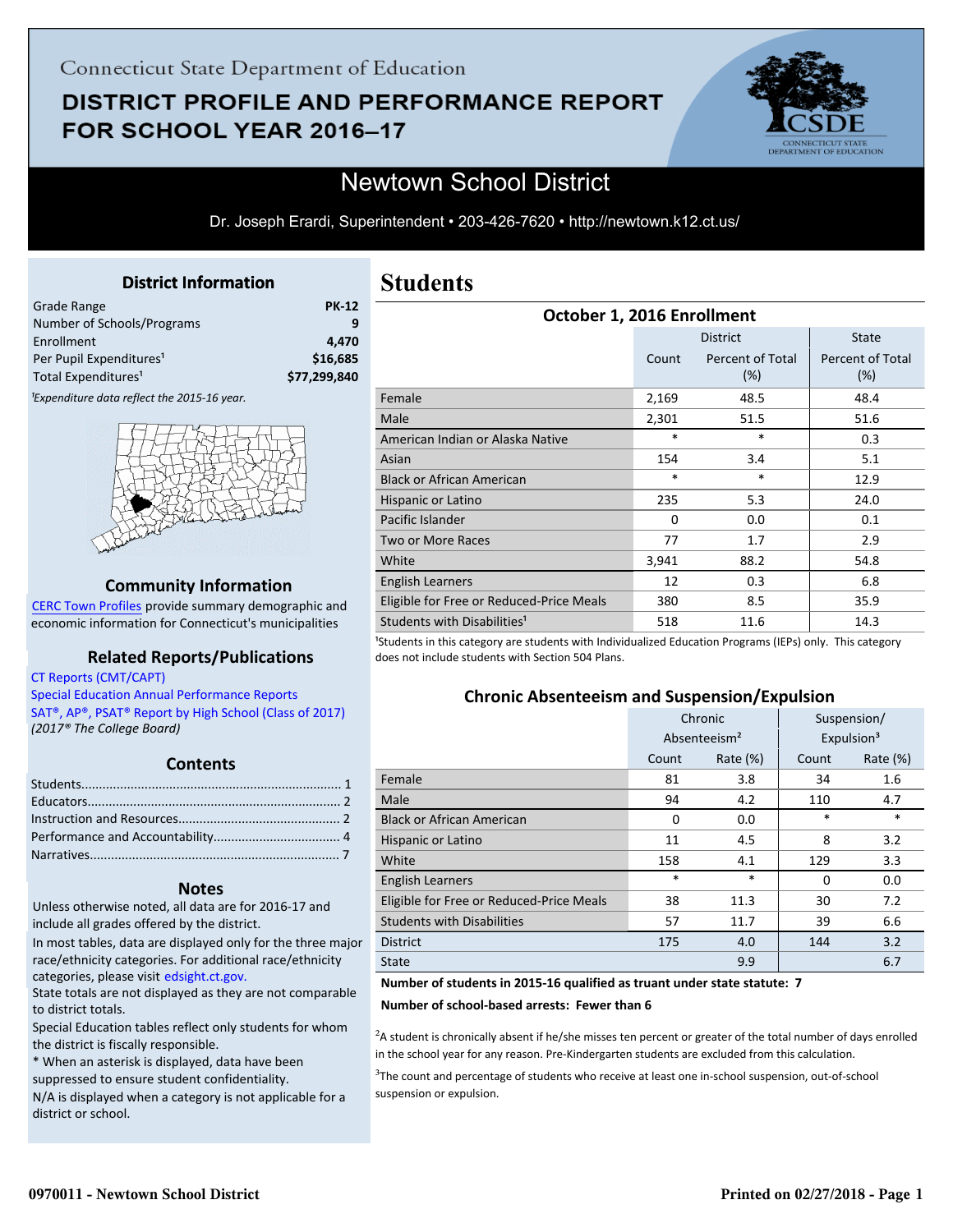## **Educators**

## **Full-Time Equivalent (FTE)<sup>1</sup> Staff**

|                                                           | <b>FTE</b> |
|-----------------------------------------------------------|------------|
| <b>General Education</b>                                  |            |
| Teachers and Instructors                                  | 304.0      |
| Paraprofessional Instructional Assistants                 | 35.1       |
| <b>Special Education</b>                                  |            |
| <b>Teachers and Instructors</b>                           | 36.4       |
| Paraprofessional Instructional Assistants                 | 83.4       |
| <b>Administrators, Coordinators and Department Chairs</b> |            |
| District Central Office                                   | 9.0        |
| School Level                                              | 19.8       |
| Library/Media                                             |            |
| Specialists (Certified)                                   | 8.0        |
| <b>Support Staff</b>                                      | 5.4        |
| Instructional Specialists Who Support Teachers            | 19.3       |
| Counselors, Social Workers and School Psychologists       | 32.7       |
| <b>School Nurses</b>                                      | 13.2       |
| Other Staff Providing Non-Instructional Services/Support  | 254.4      |

|       | <b>District</b>            | <b>State</b>               |  |  |  |
|-------|----------------------------|----------------------------|--|--|--|
| Count | Percent of Total<br>$(\%)$ | Percent of Total<br>$(\%)$ |  |  |  |
| 1     | 0.2                        | 0.1                        |  |  |  |
| 5     | 1.2                        | 1.0                        |  |  |  |
| O     | 0.0                        | 3.6                        |  |  |  |
| 5     | 1.2                        | 3.6                        |  |  |  |
| 0     | 0.0                        | 0.0                        |  |  |  |
| O     | 0.0                        | 0.1                        |  |  |  |
| 423   | 97.5                       | 91.4                       |  |  |  |
|       |                            |                            |  |  |  |

**Educators by Race/Ethnicity**

#### $<sup>1</sup>$ In the full-time equivalent count, staff members working part-time in the</sup> school are counted as a fraction of full-time. For example, a teacher who works half-time in a school contributes 0.50 to the school's staff count.

### **Classroom Teacher Attendance: 2015-16**

|                                                                   | District | State |
|-------------------------------------------------------------------|----------|-------|
| Average Number of FTE Days Absent Due to Illness or Personal Time |          |       |

## **Instruction and Resources**

#### **11th and 12th Graders Enrolled in**

#### **College-and-Career-Readiness Courses during High School**³

|                                          |        | 11th        | 12 <sub>th</sub> |             |
|------------------------------------------|--------|-------------|------------------|-------------|
|                                          | Count  | Rate $(\%)$ | Count            | Rate $(\%)$ |
| <b>Black or African American</b>         | $\ast$ | $\ast$      | $\ast$           | *           |
| Hispanic or Latino                       | 7      | $\ast$      | 14               | *           |
| White                                    | 176    | 46.3        | 370              | 95.6        |
| <b>English Learners</b>                  | 0      | 0.0         | 0                | 0.0         |
| Eligible for Free or Reduced-Price Meals | 8      | 34.8        | 25               | 100.0       |
| <b>Students with Disabilities</b>        | 14     | 42.4        | 33               | 84.6        |
| <b>District</b>                          | 195    | 46.1        | 402              | 95.9        |
| State                                    |        | 63.6        |                  | 77.5        |

<sup>3</sup>College-and-Career-Readiness Courses include Advanced Placement®(AP), International Baccalaureate®(IB), Career and Technical Education(CTE), workplace experience and dual enrollment courses.

## **Students with Disabilities Who Spend 79.1 to** 100 Percent of Time with Nondisabled Peers<sup>4</sup>

|                                | Count  | Rate (%) |
|--------------------------------|--------|----------|
| Autism                         | 47     | 56.0     |
| <b>Emotional Disturbance</b>   | 26     | 61.9     |
| <b>Intellectual Disability</b> | $\ast$ | $\star$  |
| Learning Disability            | 122    | 85.9     |
| Other Health Impairment        | 110    | 93.2     |
| <b>Other Disabilities</b>      | $\ast$ | $\ast$   |
| Speech/Language Impairment     | 42     | 87.5     |
| <b>District</b>                | 357    | 76.6     |
| State                          |        | 68.2     |

 $4$ Ages 6-21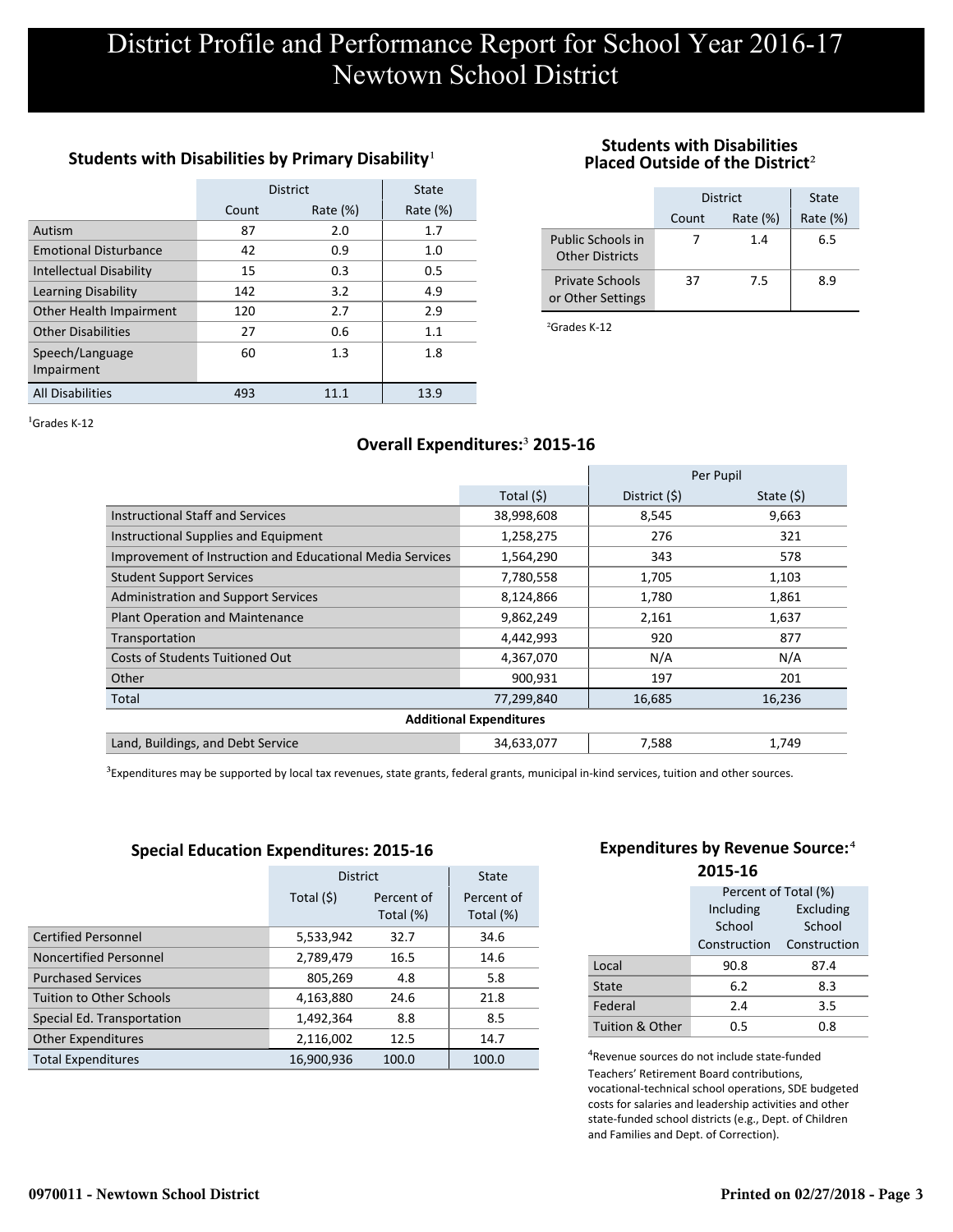# **Performance and Accountability**

### **District Performance Index (DPI)**

A District Performance Index (DPI) is the average performance of students in a subject area (i.e., ELA, Mathematics or Science) on the state summative assessments.The DPI ranges from 0-100. A DPI is reported for all students tested in a district and for students in each individual student group. Connecticut's ultimate target for a DPI is 75.

|                                              | <b>English Language Arts(ELA)</b> |            | <b>Math</b> |            | <b>Science</b> |            |
|----------------------------------------------|-----------------------------------|------------|-------------|------------|----------------|------------|
|                                              | Count                             | <b>DPI</b> | Count       | <b>DPI</b> | Count          | <b>DPI</b> |
| American Indian or Alaska Native             | 0                                 | N/A        | 0           | N/A        | 0              | N/A        |
| Asian                                        | 79                                | 78.4       | 79          | 82.8       | 41             | 64.9       |
| <b>Black or African American</b>             | 37                                | 71.2       | 37          | 74.0       | 11             | $\ast$     |
| Hispanic or Latino                           | 129                               | 69.3       | 129         | 67.5       | 50             | 59.2       |
| Native Hawaiian or Other Pacific Islander    | 0                                 | N/A        | 0           | N/A        | 0              | N/A        |
| Two or More Races                            | 46                                | 79.8       | 46          | 80.9       | 21             | 73.3       |
| White                                        | 2055                              | 74.9       | 2052        | 74.1       | 977            | 63.9       |
| <b>English Learners</b>                      | 19                                | $\ast$     | 18          | $\ast$     | 6              | $\ast$     |
| Non-English Learners                         | 2327                              | 74.9       | 2325        | 74.3       | 1094           | 63.9       |
| Eligible for Free or Reduced-Price Meals     | 185                               | 63.8       | 185         | 61.9       | 87             | 59.7       |
| Not Eligible for Free or Reduced-Price Meals | 2161                              | 75.7       | 2158        | 75.3       | 1013           | 64.2       |
| <b>Students with Disabilities</b>            | 272                               | 55.3       | 271         | 51.7       | 99             | 48.3       |
| <b>Students without Disabilities</b>         | 2074                              | 77.3       | 2072        | 77.1       | 1001           | 65.4       |
| <b>High Needs</b>                            | 419                               | 59.7       | 417         | 57.3       | 173            | 54.1       |
| Non-High Needs                               | 1927                              | 78.0       | 1926        | 77.9       | 927            | 65.6       |
| <b>District</b>                              | 2346                              | 74.8       | 2343        | 74.2       | 1100           | 63.8       |

## **National Assessment of Educational Progress (NAEP): Percent At or Above Proficient1**

|                        | <b>NAEP 2015</b>   | <b>NAEP 2013</b> |          |
|------------------------|--------------------|------------------|----------|
| <b>READING</b>         | Grade 4<br>Grade 8 |                  | Grade 12 |
| Connecticut            | 43%                | 43%              | 50%      |
| <b>National Public</b> | 35%                | 33%              | 36%      |
| <b>MATH</b>            | Grade 4            | Grade 8          | Grade 12 |
| Connecticut            | 41%                | 36%              | 32%      |
| <b>National Public</b> | 39%                | 32%              | 25%      |

<sup>1</sup>NAEP is often called the "Nation's Report Card." It is sponsored by the U.S. Department of Education. This table compares Connecticut's performance to that of national public school students. Performance standards for state assessments and NAEP are set independently. Therefore, one should not expect performance results to be the same [across Smarter Balanced and NAEP. Instead, NAEP results are meant to](http://portal.ct.gov/-/media/SDE/Student-Assessment/NAEP/ct_naep_2015_results_by_performance_level.pdf?la=en) complement other state assessment data. To view student subgroup performance on NAEP, click here.

## **Physical Fitness Tests: Students Reaching Health Standard**²

|                      |      | Percent of Students by Grade <sup>3</sup> (%) |      | <b>All Tested Grades</b> |       |          |
|----------------------|------|-----------------------------------------------|------|--------------------------|-------|----------|
|                      | 4    | 6                                             | 8    | 10                       | Count | Rate (%) |
| Sit & Reach          | 93.4 | 83.9                                          | 71.2 | 94.0                     | 1,326 | 84.9     |
| Curl Up              | 95.8 | 93.0                                          | 90.7 | 94.0                     | 1,326 | 93.2     |
| Push Up              | 86.7 | 90.0                                          | 76.3 | 86.0                     | 1,326 | 84.4     |
| Mile Run/PACER       | 87.8 | 92.1                                          | 78.1 | 79.4                     | 1,326 | 84.0     |
| All Tests - District | 79.4 | 79.4                                          | 56.8 | 72.5                     | 1,326 | 71.3     |
| All Tests - State    | 52.8 | 51.4                                          | 51.4 | 50.6                     |       | 51.6     |

 $2$ The Connecticut Physical Fitness Assessment (CPFA) is administered to all students in Grades 4, 6, 8 and 10. The health-related fitness scores gathered through the CPFA should be used to educate and motivate children and their families to increase physical activity and develop lifetime fitness habits.

<sup>3</sup>Only students assessed in all four areas are included in this calculation.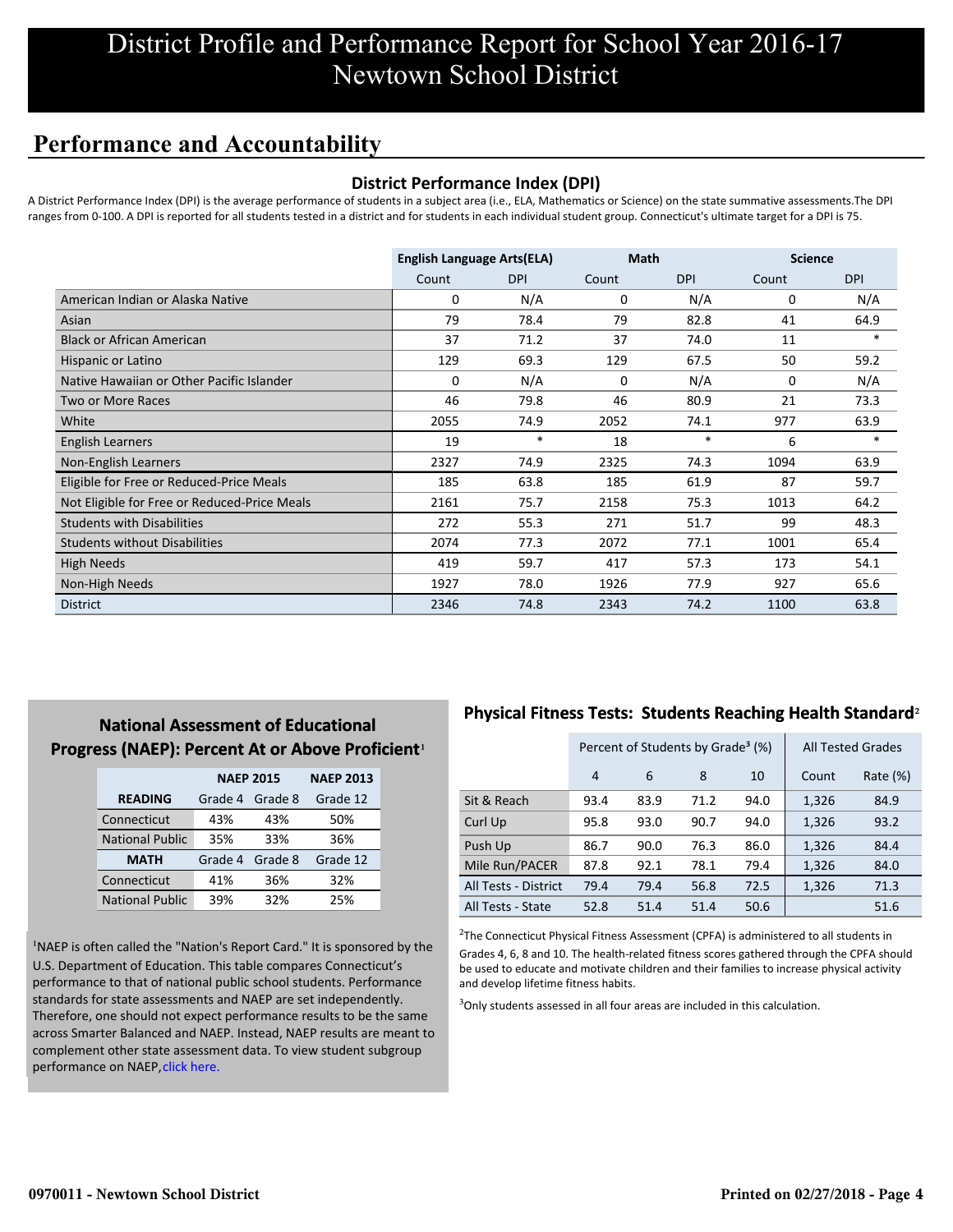### **Cohort Graduation: Four-Year**<sup>1</sup>

|                                          | 2015-16                                  |        |  |  |
|------------------------------------------|------------------------------------------|--------|--|--|
|                                          | Cohort Count <sup>2</sup><br>Rate $(\%)$ |        |  |  |
| <b>Black or African American</b>         | *                                        | $\ast$ |  |  |
| Hispanic or Latino                       | 24                                       | 91.7   |  |  |
| <b>English Learners</b>                  | 0                                        |        |  |  |
| Eligible for Free or Reduced-Price Meals | 41                                       | 82.9   |  |  |
| <b>Students with Disabilities</b>        | 39                                       | 69.2   |  |  |
| <b>District</b>                          | 424                                      | 95.5   |  |  |
| State                                    |                                          | 87.4   |  |  |

<sup>1</sup>The four-year cohort graduation rate represents the percentage of first-time 9th graders who earn a standard high school

[diploma within four years.](http://www.sde.ct.gov/sde/cwp/view.asp?a=2758&q=334898)

 $2$ Cohort count includes all students in the cohort as of the end of the 2015-16 school year.

## **11th and 12th Graders Meeting Benchmark on at Least One College Readiness Exam**⁵

|                                             | Participation <sup>6</sup> | <b>Meeting Benchmark</b> |             |
|---------------------------------------------|----------------------------|--------------------------|-------------|
|                                             | Rate $(\%)$                | Count                    | Rate $(\%)$ |
| Female                                      | 98.5                       | 293                      | 74.9        |
| Male                                        | 97.6                       | 331                      | 73.4        |
| <b>Black or African American</b>            | $\ast$                     | $\ast$                   | $\ast$      |
| Hispanic or Latino                          | 100.0                      | 22                       | 66.7        |
| White                                       | 97.8                       | 569                      | 74.2        |
| <b>English Learners</b>                     | $\ast$                     | 0                        | $\ast$      |
| Eligible for Free or<br>Reduced-Price Meals | 97.9                       | 27                       | 56.3        |
| <b>Students with Disabilities</b>           | 77.8                       | 10                       | 13.9        |
| <b>District</b>                             | 98.0                       | 624                      | 74.1        |
| State                                       | 96.1                       |                          | 43.5        |

 $3$ College readiness exams and benchmark scores are as follows:

- SAT® meets benchmark score on SAT, Revised SAT or Connecticut School Day SAT
- ACT® meets benchmark score on 3 of 4 exams (benchmark score varies by subject)
- AP® 3 or higher on any one  $AP^®$  exam
- IB® 4 or higher on any one IB® exam
- Smarter Balanced Level 3 or higher on both ELA and math

 $4$ Participation Rate equals the number of test-takers in 11th and 12th grade divided by the number of students enrolled in those grades, as a percent. Sources:

SAT® and AP® statistics derived from data provided by the College Board.

Copyright © 2017 The College Board. www.collegeboard.org

ACT® statistics derived from data provided by ACT, Inc.

Copyright © 2017 ACT, Inc. www.act.org

 IB® statistics derived from data provided by the International Baccalaureate Organization. Copyright © International Baccalaureate Organization 2017

### **College Entrance and Persistence**

|                                                    | Class of 2016<br>Class of 2015 |                          |
|----------------------------------------------------|--------------------------------|--------------------------|
|                                                    | Entrance <sup>7</sup>          | Persistence <sup>8</sup> |
|                                                    | Rate $(\%)$                    | Rate $(\%)$              |
| Female                                             | 80.9                           | 95.5                     |
| Male                                               | 77.1                           | 92.2                     |
| <b>Black or African American</b>                   | $\ast$                         | $\ast$                   |
| Hispanic or Latino                                 | 82.6                           | $\ast$                   |
| White                                              | 78.8                           | 93.7                     |
| <b>English Learners</b>                            | 78.8                           | $\ast$                   |
| Eligible for Free or<br><b>Reduced-Price Meals</b> | 58.3                           | 88.0                     |
| <b>Students with Disabilities</b>                  | 50.0                           | $\ast$                   |
| <b>District</b>                                    | 78.9                           | 94.0                     |
| State                                              | 72.0                           | 88.5                     |

⁵College entrance refers to the percent of high school graduates from the year who enrolled in college any time during the first year after high school.

⁶College persistence refers to the percent of students who enrolled in college the first year after high school and returned for a second year (Freshman to Sophomore persistence).

Source: National Student Clearinghouse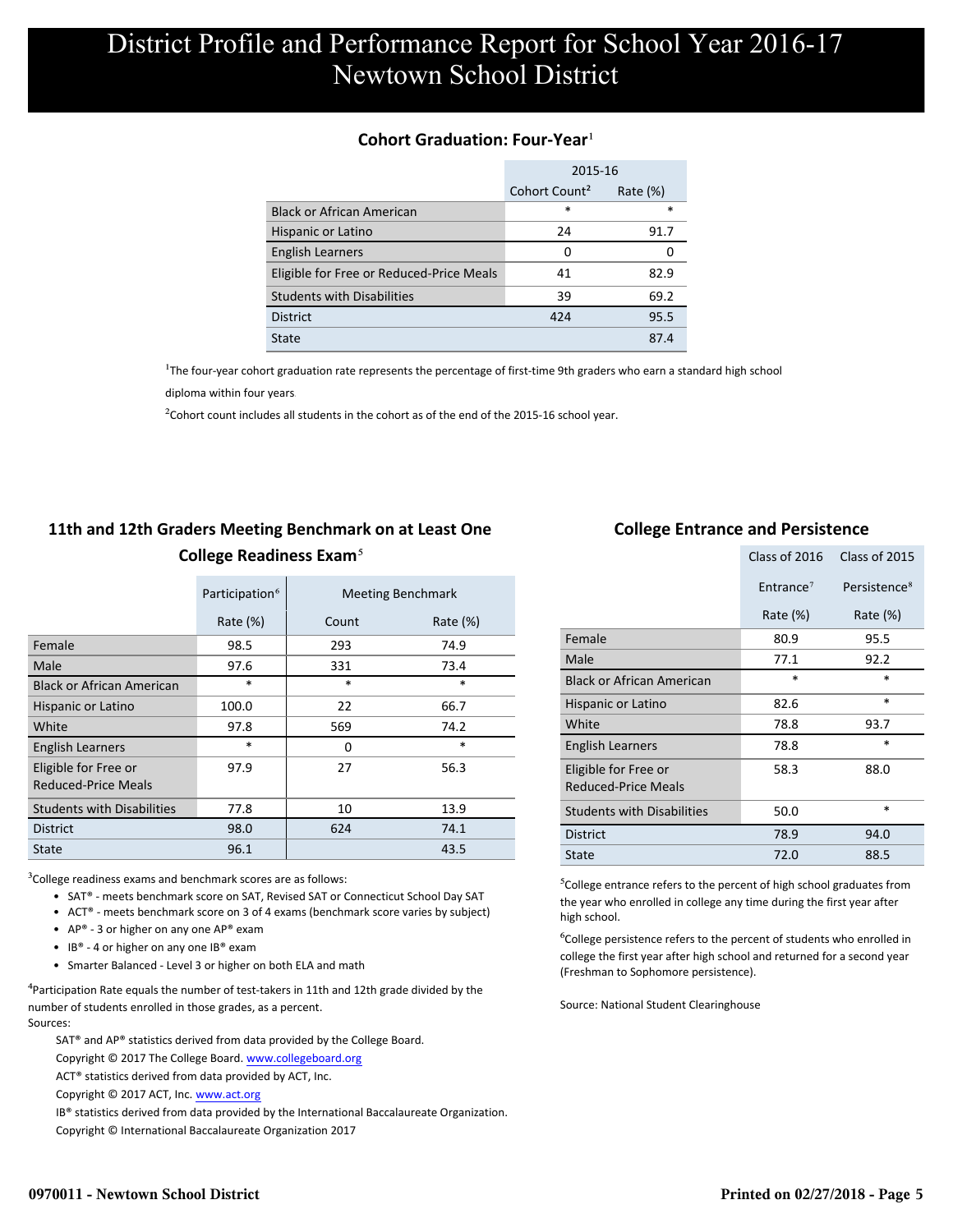#### **Next Generation Accountability Results**

Connecticut's Next Generation Accountability System is a broad set of 12 indicators that help tell the story of how well a district/school is preparing its students for success in college, careers, and life. It moves beyond test scores and graduation rates to provide a more holistic, multifactor perspective of district and school performance.

|                                                     | Indicator                  | Index/Rate    | <b>Target</b> | Points<br>Earned | Max<br>Points | % Points<br>Earned | <b>State Average</b><br>Index/Rate |
|-----------------------------------------------------|----------------------------|---------------|---------------|------------------|---------------|--------------------|------------------------------------|
| <b>ELA Performance Index</b>                        | <b>All Students</b>        | 74.8          | 75            | 49.9             | 50            | 99.7               | 67.1                               |
|                                                     | <b>High Needs Students</b> | 59.7          | 75            | 39.8             | 50            | 79.7               | 55.9                               |
|                                                     | <b>All Students</b>        | 74.2          | 75            | 49.5             | 50            | 98.9               | 62.2                               |
| Math Performance Index                              | <b>High Needs Students</b> | 57.3          | 75            | 38.2             | 50            | 76.4               | 50.5                               |
| Science Performance                                 | <b>All Students</b>        | 63.8          | 75            | 42.5             | 50            | 85.1               | 55.3                               |
|                                                     | <b>High Needs Students</b> | 54.1          | 75            | 36.0             | 50            | 72.1               | 45.2                               |
| <b>ELA Academic Growth</b>                          | <b>All Students</b>        | 54.3%         | 100%          | 54.3             | 100           | 54.3               | 55.4%                              |
|                                                     | <b>High Needs Students</b> | 44.4%         | 100%          | 44.4             | 100           | 44.4               | 49.8%                              |
| Math Academic Growth                                | <b>All Students</b>        | 67.2%         | 100%          | 67.2             | 100           | 67.2               | 61.7%                              |
|                                                     | <b>High Needs Students</b> | 53.5%         | 100%          | 53.5             | 100           | 53.5               | 53.7%                              |
| <b>Chronic Absenteeism</b>                          | <b>All Students</b>        | 4.0%          | $<=5%$        | 50.0             | 50            | 100.0              | 9.9%                               |
|                                                     | <b>High Needs Students</b> | 11.0%         | $<=5%$        | 38.0             | 50            | 75.9               | 15.8%                              |
|                                                     | % Taking Courses           | 70.9%         | 75%           | 47.3             | 50            | 94.5               | 70.7%                              |
| <b>Preparation for CCR</b>                          | % Passing Exams            | 74.1%         | 75%           | 49.4             | 50            | 98.8               | 43.5%                              |
| On-track to High School Graduation                  |                            | 96.7%         | 94%           | 50.0             | 50            | 100.0              | 87.8%                              |
| 4-year Graduation All Students (2016 Cohort)        |                            | 95.5%         | 94%           | 100.0            | 100           | 100.0              | 87.4%                              |
| 6-year Graduation - High Needs Students (2014)      |                            | 91.4%         | 94%           | 97.3             | 100           | 97.3               | 82.0%                              |
| Postsecondary Entrance (Class of 2016)              |                            | 78.9%         | 75%           | 100.0            | 100           | 100.0              | 72.0%                              |
| Physical Fitness (estimated part rate) and (fitness |                            | 91.4%   71.3% | 75%           | 47.5             | 50            | 95.0               | 92.0%   51.6%                      |
| <b>Arts Access</b>                                  |                            | 35.1%         | 60%           | 29.3             | 50            | 58.5               | 50.5%                              |
| <b>Accountability Index</b>                         |                            |               |               | 1084.0           | 1350          | 80.3               |                                    |

| <b>Gap Indicators</b>         |       |       |      | Non-High Needs Rate <sup>1</sup> High Needs Rate Size of Gap State Gap Mean +1 Stdev <sup>2</sup> Is Gap an Outlier? <sup>2</sup> |   |
|-------------------------------|-------|-------|------|-----------------------------------------------------------------------------------------------------------------------------------|---|
| Achievement Gap Size Outlier? |       |       |      |                                                                                                                                   | Ν |
| ELA Performance Index Gap     | 75.0  | 59.7  | 15.3 | 16.7                                                                                                                              |   |
| Math Performance Index Gap    | 75.0  | 57.3  | 17.7 | 18.7                                                                                                                              |   |
| Science Performance Index Gap | 65.6  | 54.1  | 11.6 | 16.6                                                                                                                              |   |
| <b>Graduation Rate Gap</b>    | 94.0% | 91.4% | 2.6% | 12.0%                                                                                                                             | N |

<sup>1</sup>If the Non-High Needs Rate exceeds the ultimate target (75 for Performance Index and 94% for graduation rate), the ultimate target is used for gap calculations.

<sup>2</sup>If the size of the gap exceeds the state mean gap plus one standard deviation, the gap is an outlier.

| Subject/Subgroup |                            | Participation Rate $(\%)^3$ |                                   |  |
|------------------|----------------------------|-----------------------------|-----------------------------------|--|
| <b>ELA</b>       | <b>All Students</b>        | 98.8                        | <sup>3</sup> Minimum              |  |
|                  | <b>High Needs Students</b> | 97.1                        | participation<br>standard is 95%. |  |
| Math             | <b>All Students</b>        | 98.6                        |                                   |  |
|                  | <b>High Needs Students</b> | 96.6                        |                                   |  |
| Science          | <b>All Students</b>        | 98.9                        |                                   |  |
|                  | <b>High Needs Students</b> | 98.9                        |                                   |  |

### **Connecticut's State Identified Measurable Goal for Children with Disabilities (SIMR)**

Increase the reading performance of all 3rd grade students with disabilities statewide, as measured by Connecticut's English Language Arts (ELA) Performance Index.

Grade 3 ELA Performance Index for Students with Disabilities:

**District: 54.8 State: 50.2**

#### **Supporting Resources**

 [Two-page FAQ](http://edsight.ct.gov/relatedreports/nextgenFAQ_revisedJan2018.pdf) 

 [Detailed Presentation](http://edsight.ct.gov/relatedreports/next_generation_accountability_system_march_2016.pdf) 

 [Using Accountability Results to Guide Improvement: comprehensive documentation and supports](http://edsight.ct.gov/relatedreports/Using_Accountability_Results_to_Guide_Improvement.pdf)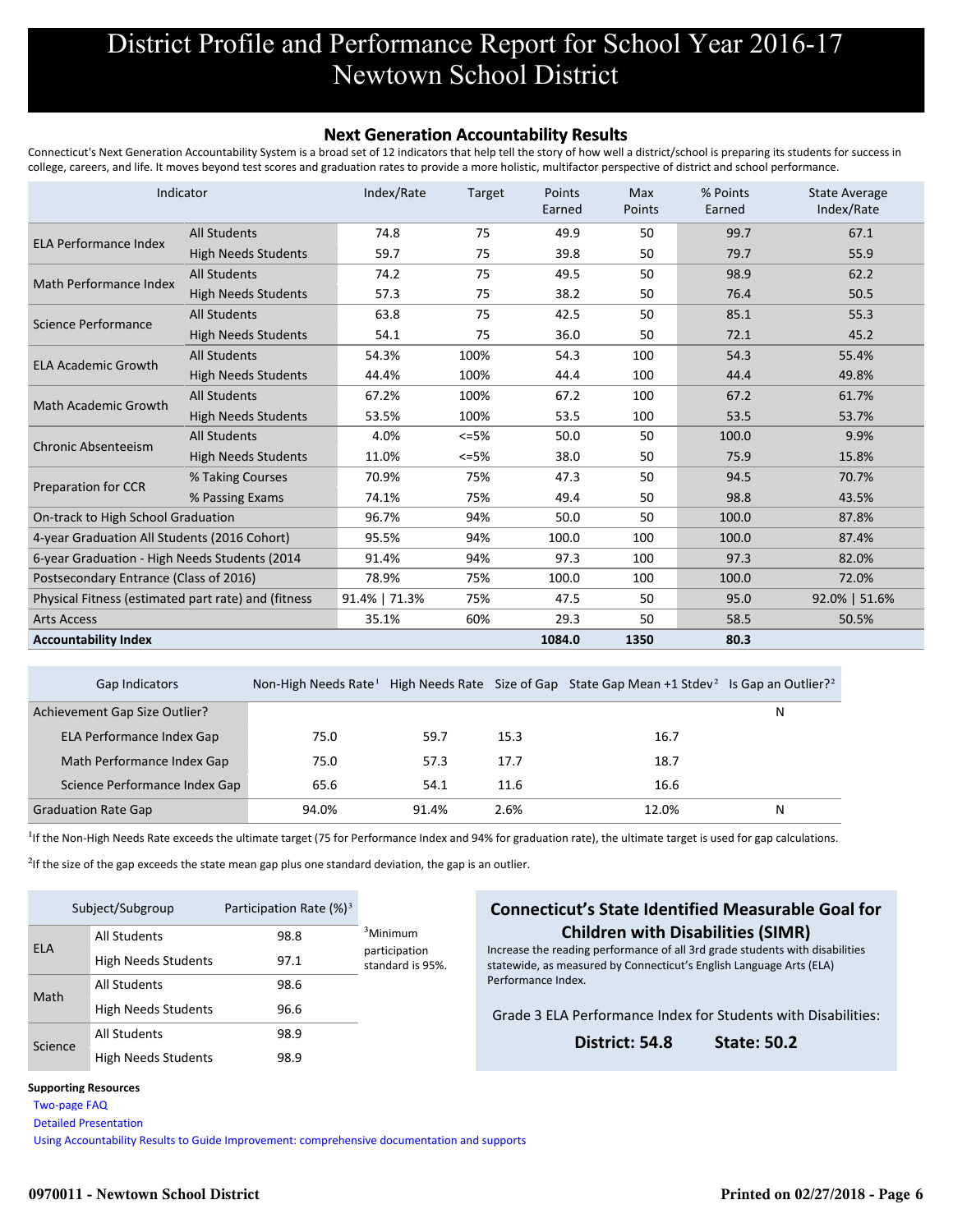# **Narratives**

.

## **School District Improvement Plans and Parental Outreach Activities**

Newtown Public Schools is committed to continuous improvement and partnership with parents and community. In 2015-16, the District revised its five-year Strategic School Plan, working together with staff, parents, and community members. School improvement plans align with the vision, mission, objectives, strategies, and actions of the BOE-approved Strategic School Plan. All administrators establish Leadership Practice Goals based on these plans with a through-line to their work with staff, students, and parents. The District continues to emphasize the importance of inspiring each and every student to excel. Personalized learning in instruction has been a focus of our professional development at the District and the school level. On an on-going basis, Newtown assesses the level of services required to support our students, families, and staff in our recovery following the events of 12.14. We have a shared commitment to instruction and learning to prepare our students for the changing landscape of education, technology, and careers in our global society. Instructional Rounds are an expanding practice in the District with staff, administrators, and aspiring administrators included. The District's Professional Growth Plan for Teachers focuses on the development of certified staff and support of all learners to achieve and set rigorous academic goals. Newtown has a well-supported TEAM program that attracts new mentors and scorers/reviewers each year. All schools have established Professional Learning Communities (PLCs) to analyze student data, identify instructional strategies, and develop plans to improve performance in math and literacy. NWEA data is used to inform instructional decisions, with the Learning Continuum used as a resource to support student growth. The District has embraced the Concept-based Curriculum and Instruction as its model across K-12 in all disciplines to promote depth of student learning. Assessment and curriculum are aligned with CT Core Standards, and we are in the process of transitioning to the Next Generation Science Standards. State-mandated assessment results are triangulated with District data points for intervention and enrichment decisions. Educators implement Responsive Classroom, Second Step and Positive Behavior Instruction and Support (PBIS), and the District Safe School Climate Committee supports program efforts and implementation of a safe climate based on data from our Panorama Survey. The Parent Portal module of PowerSchool is implemented across the District, including online progress reports in K-12 and grade book access in grades 5-12. All teachers maintain and regularly update websites through School Desk. Together, these actions align the k-12 parent engagement experience across all schools for the improvement and support of student achievement. Naviance is used in grades 5-12 for the development of student goals and success plans. Reduction of truancy is managed successfully through increased parent communication, home visits, staff-parent-student meetings, mentors, student counseling and the support of church and community services. Daily scheduled student check-ins, after-school job placement and tutoring, and collaboration with community services to obtain financial support and/or medical treatment are among the services supported by the District and community.

## **Efforts to Reduce Racial, Ethnic and Economic Isolation**

Newtown Public Schools is committed to fostering in students a respect for diversity and an understanding that bridges cultures, races, ethnicity, and economic backgrounds. Given the relatively small percentage of minorities in Newtown's student population, we strive to provide learners with opportunities to expand their thinking, their experiences, and their relationships within groups of peers that more accurately represent the diversity of society. Newtown maintains registration for 20 students to attend the Academy for International Studies (AIS) Elementary Magnet School in Danbury. Our elementary students can choose to learn Spanish or French through our after-school program providers. In 2014-15, the District introduced weekly Spanish lessons to all kindergartens during the school day; as of 2016-17, the program gradually has expanded across grades k-2. The elementary schools integrate an appreciation of diversity through performances, art, literature, and programming that engage students in learning about other ways of life and in helping those with economic and social needs. Social emotional learning programs, such as Responsive Schools and the Second Step curriculum in grades k-8 focus on the development of interpersonal skills, responsible and considerate behavior, empathy, conflict resolution, and respect for divergent views. The intermediate and middle schools implement a "respect for diversity" theme to encourage students to examine issues of diversity in early adolescence through intensive study and careful reflection, including a student personal mission statement. The high school inter-district program with Danbury High offers a shared learning environment for urban and suburban students with diverse representation. The Link Crew at Newtown High engages all ninth graders in activities that foster connections between students of socio-economically and ethnically diverse groups. Newtown schools host cultural exchanges and partnerships with schools and students in countries including China, Japan, Spain, and Italy. Additional interest in collaboration has been offered through post-secondary Chinese institutions, and educational programs in Japan, France, Spain, and India through the Newtown International Center for Education (NICE).